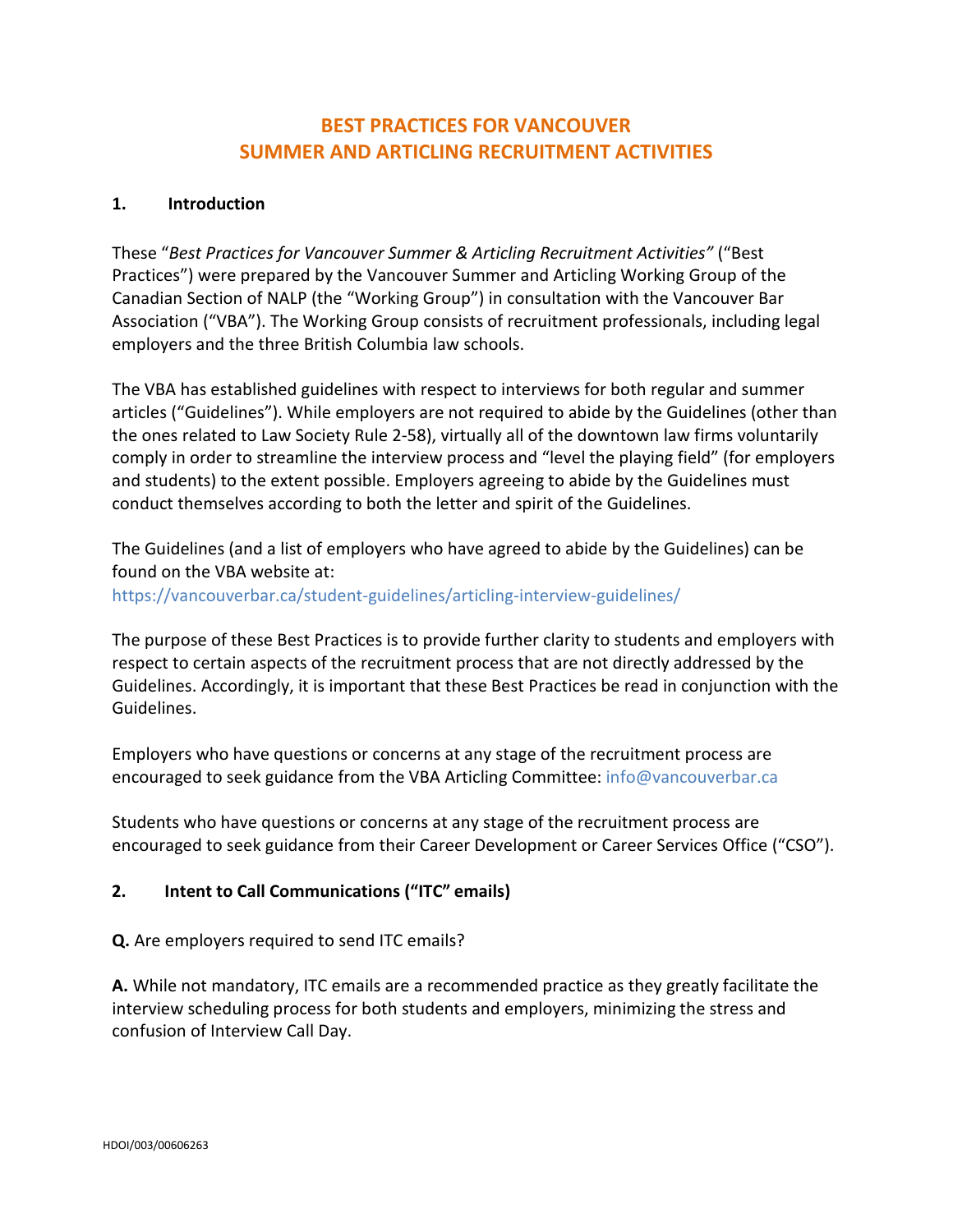**Q.** What are the guidelines related to ITC emails?

**A.** Employers are permitted to notify students by email that they intend to call on Interview Call Day for the purpose of scheduling an interview. The ITC emails can be sent at any time between 8:00am PST two days prior to call day and 8:00pm PST on the day prior to Interview Call Day.

In the ITC emails, employers may advise students of any events to which ALL interviewees will be invited. However, employers are not permitted to use the ITC emails to schedule (or suggest a time or date for) individual student interviews prior to Interview Call Day. Employers are also not permitted to use ITC emails to make invitations to dinners or other Interview Week events, unless ALL interviewees are invited.

*Sample ITC communication prior to Interview Call Day: "We enjoyed meeting you at the OCI [or for non-OCI employers/students, "We have received your application"] and would be delighted to offer you an in-firm interview during the designated interview period. We follow the VBA Guidelines when we recruit law students, which you may view at https://vancouverbar.ca/student-quidelines/.*

*We will schedule your interview during the designated VBA In-Firm Interview Week. We will contact you on Interview Call Day to schedule a mutually convenient time and date for this interview. Please note that we are hosting a cocktail reception for all candidates on [insert date and time] and hope you will be able to join us. There is no need to RSVP at this time for either the interview or reception. We look forward to speaking with you on Interview Call Day. However, should you decide prior to Interview Call Day that you do not intend to accept our interview invitation, we would appreciate it if you could let us know in advance of [insert date of Interview Call Day] so that we may offer your interview spot to another applicant."*

**Q.** What should a student do if they do not intend to accept an interview?

**A.** If a student has been notified that an employer will be calling on Interview Call Day to schedule an interview, and the student does not intend to schedule an interview with that employer, the student is encouraged to advise the employer accordingly before Interview Call Day, as it may enable that employer to offer an interview to another candidate.

#### **3. Declining or cancelling interviews**

**Q.** When should students decline or cancel interviews?

**A.** If a student becomes unavailable to attend a scheduled interview, the student should advise the employer immediately. Cancelling interviews in a timely manner is a general courtesy, and may provide an opportunity for another student.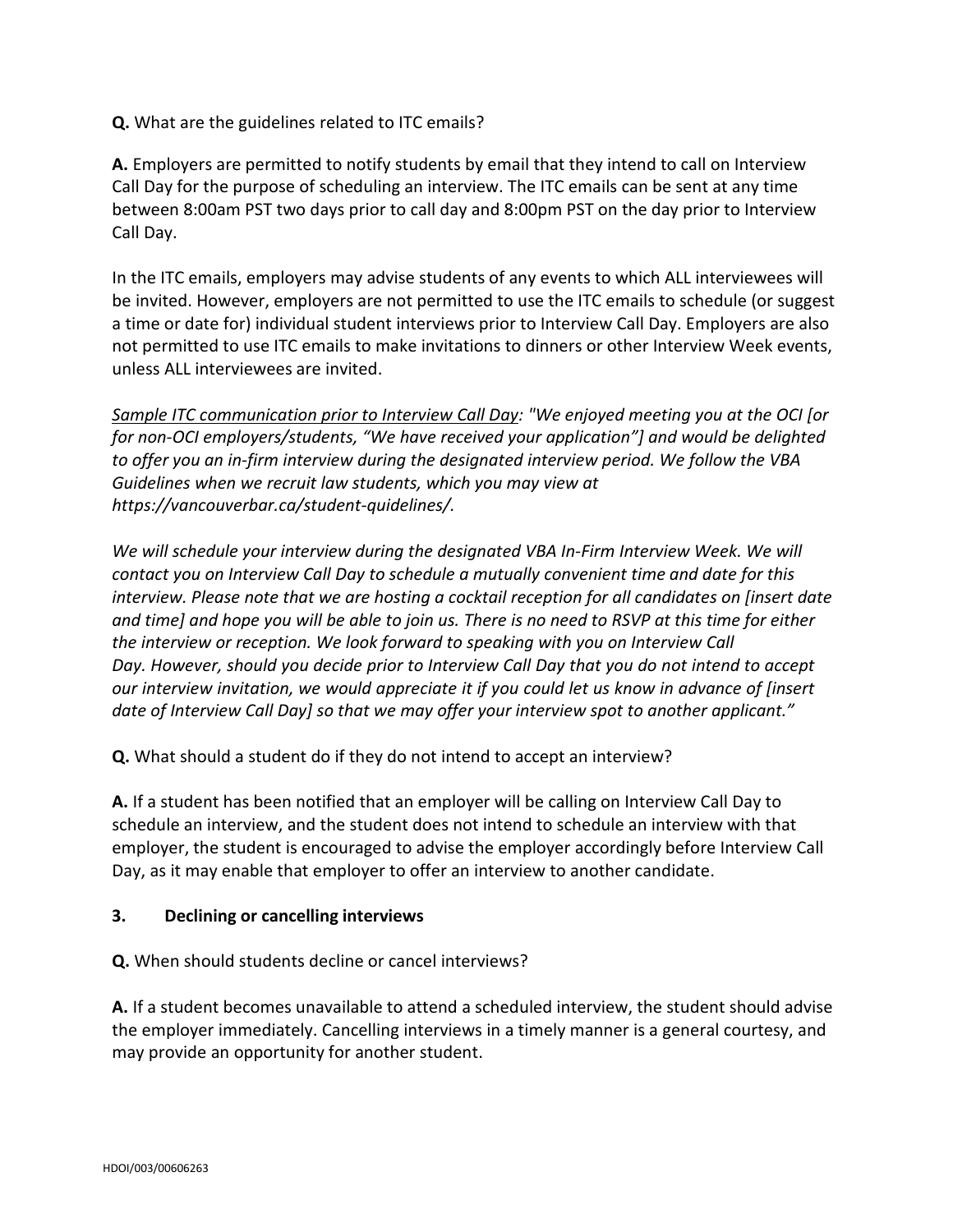## **4. Scheduling receptions and dinners**

## **Q.** When during interview week do receptions and dinners typically take place?

**A.** The timing of these events is at the discretion of employers. However, scheduling receptions between 5:00 p.m. – 7:00 p.m., and dinners after 7:00 p.m., allows students to maximize their attendance at events. Students are encouraged by CSOs to meet with as many employers as possible during recruitment periods to ensure informed career decisions.

Employers should not pressure students to accept invitations or attend receptions and dinners.

# **5. Timing of job offers/communication of intention to make an offer**

**Q.** When are employers permitted to make job offers to students?

**A.** Employers are permitted to make job offers, or communicate an intention to make an offer, only in accordance with timing prescribed by the Guidelines. All participants in the recruitment process should be aware of the applicable date and time. It should be noted that employers are permitted to communicate their intentions to make job offers to their own summer students (for subsequent summer positions or articling positions) prior to the prescribed timing (see #9, below).

**Q.** If an employer who has agreed to abide by the Guidelines makes a job offer to a student that is contrary to the prescribed timing, is it appropriate for the student to accept the offer?

**A.** While students are not prevented from accepting an offer extended prior to Job Offer Call Day, employers are strongly discouraged from putting students in this position, and students who receive such an offer are encouraged to seek guidance from their CSO.

#### **6. Blackout Period**

**Q.** The Guidelines provide that employers should not conduct interviews or hold any interviewlike events, including cocktail receptions, dinners, or employer tours during the two or three week period preceding the designated interview week ("Blackout Period").

What are some examples of inappropriate conduct during the Blackout Period?

**A.** In addition to cocktail receptions, dinners and employer tours, "interview-like events" should be interpreted to specifically include any meal, coffee or other meeting. Employers should not approach students to suggest meetings and/or to promote their firm or organization, but they may respond to inquiries initiated by students.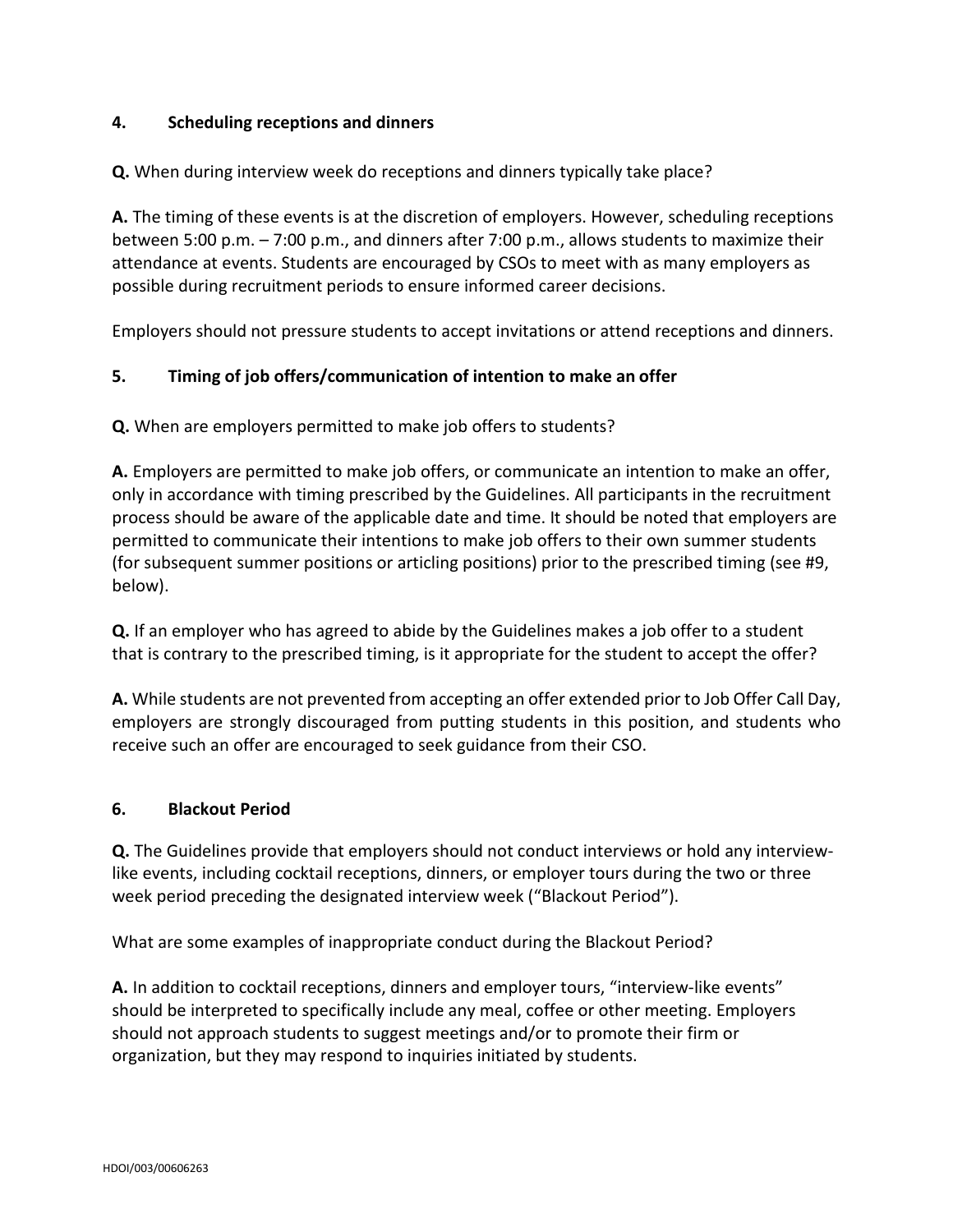# **7. Employer Conduct inconsistent with the Guidelines**

- **Q.** What are some examples of this?
- **A.** Examples include, but are not limited to an employer:
	- 1) pressuring a student to reciprocate and/or express a certain level of interest in the employer;
	- 2) pressuring a student to spend an excessive amount of time with the employer to the exclusion of other employers;
	- 3) asking a student a hypothetical question such as "If we made you an offer, would you accept it?";
	- 4) asking students to rank the employers with whom they are meeting; and
	- 5) providing a student with a lavish gift such that it indicates an early intent to offer (e.g. a bottle of champagne, iPad, etc.).

Where questions or concerns arise, students are strongly encouraged to seek guidance from their CSO.

### **8. Time to consider offers**

**Q.** Can students take time to consider offers prior to accepting or declining an offer?

**A.** Yes. The Guidelines dictate that all offers must remain open for at least 24 hours after the time and date made. However, students should consider the "rank order" of their preferred employersprior to the time that offersare to be made, so that they can accept or decline offers expeditiously. Declining offers quickly allows employers to make offers to other students.

# **9. Notifying summer students of offerstoreturn**

**Q.** When should employers extend offers to hire back their own summer students for an articling position?

**A.** With regard to an employer's own summer students, an employer is permitted to communicate, prior to the prescribed Job Offer Call Day, an early offer of employment. Employers are encouraged to communicate these early offers to their own summer students regarding returning employment for articling before the applicable VBA articling application deadline. Summer students who receive early offers may respond by notifying the employer that the student accepts, rejects or would like more time to consider the offer.

Employers ought not put undue pressureon students to communicate an acceptanceor rejection of an early offer.